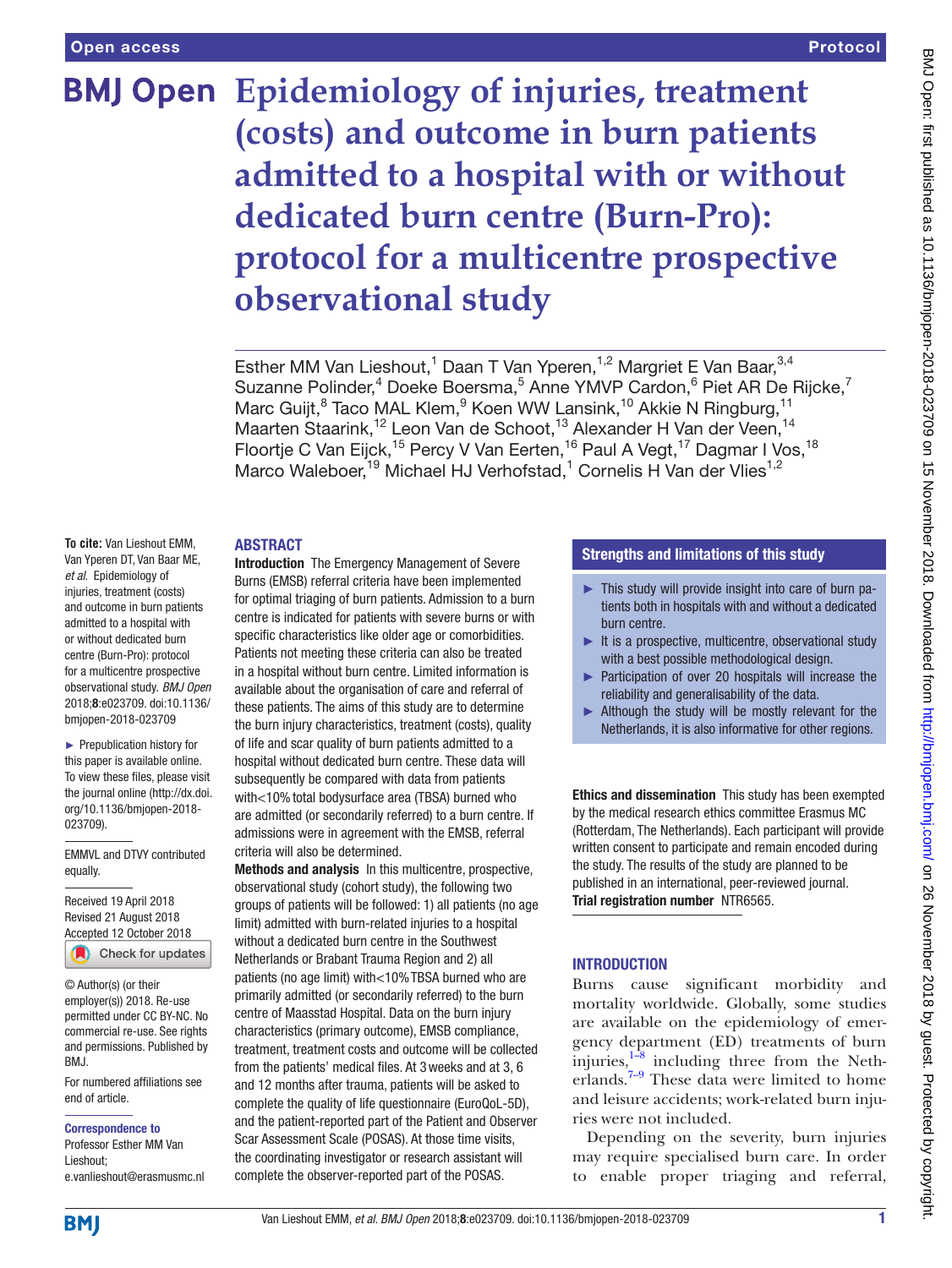# Box 1 Emergency Management of Severe Burns referral criteria<sup>[10](#page-5-2)</sup>

- <span id="page-1-0"></span>1. The percentage total body surface area burned (TBSA burned; >10%TBSA in adults or >5% in children).
- 2. Burns of special areas (face, hands, feet, perineum, genitalia and major joints).
- 3. Full thickness burns >5%TBSA burned.
- 4. Electrical burns.
- 5. Chemical burns.
- 6. Burns with associated inhalation injury.
- 7. Circumferential burns of limbs or chest.
- 8. Extremes of age (children and elderly).
- 9. Pre-existing medical disorders, which could complicate management and prolong recovery or effect mortality.
- 10. Associated trauma.

the Emergency Management of Severe Burns (EMSB) referral criteria have been implemented  $(box 1)$  $(box 1)$ .<sup>10</sup>

In 2014, 322 patients with burns or inhalation injury were admitted to a hospital in the trauma region of Southwest Netherlands. Of these patients, 109 (34%) were admitted to hospitals without specialised burn centre. There is a lack of insight into the epidemiology, treatment (including treatment costs) and outcome (both clinical results and quality of life) of the patients treated in hospitals without burn centre.

In order to get insight into the epidemiology of burn patients, detailed data collection on patient characteristics, aetiology, burn injury characteristics, treatment and outcome is critical. Such data are currently not available from current registries. The Dutch Burn Repository R3 only registers data for patients admitted to a burn centre.<sup>[11](#page-5-3)</sup> The National Injury Surveillance System (in Dutch: Letsel Informatie Systeem; [www.veiligheid.](www.veiligheid.nl) [nl](www.veiligheid.nl)) $<sup>12</sup>$  and the National Medical Registration (in Dutch:</sup> Landelijke Medische Registratie; [www.dutchhospitaldata.](www.dutchhospitaldata.nl) [nl](www.dutchhospitaldata.nl))<sup>13</sup> register non-admitted and admitted patients, respectively. Both are insufficient, as they register patients based on the main diagnosis, which may not always be the burn injury. The Dutch National Trauma Registry (in Dutch: Landelijke Trauma Registratie; <www.lnaz.nl>) registers all admitted trauma patients. It encodes burn wounds, but with limited detail, and does not contain relevant treatment and outcome data.

Based on the above, there are currently no data available that provide sufficient details about patients admitted to a hospital without burn centre. It is also not clear if these are different for patients with similar burn injury severity admitted to a burn centre. The main aim of this study is to determine the burn injury characteristics of burn patients admitted to a hospital without dedicated burn centre. Secondary aims are 1) to determine if these admissions were in agreement with the EMSB referral criteria; 2) to determine the treatment and direct medical costs, the quality of life (EuroQoL-5D (EQ-5D)) and scar quality (Patient and Observer Scar Assessment Scale (POSAS)) for these patients until 12 months follow-up and 3)

to compare the injury pattern and outcome of these patients with burn patients with  $<$ 10% total body surface area (TBSA) burned who are admitted (or secondarily referred) to a burn centre. We expect that burn patient admission outside the burn centre is restricted to a maximum of 10% TBSA, and that outcome is similar to that achieved for a subgroup with similar burn injury severity admitted to a burn centre.

## Methods and analyses Study design and setting

This study will follow a multicentre, prospective, observational study design (cohort study). Patients will be recruited from every hospital in two large trauma regions in The Netherlands, the Southwest Netherlands trauma region and Network Emergency Care Brabant. The Burn Centre of Maasstad Hospital is included in the Southwest Netherlands trauma area. The following 18 hospitals in The Netherlands will participate: Admiraal De Ruyter Ziekenhuis (Goes), Albert Schweitzer Ziekenhuis (Dordrecht), Amphia Ziekenhuis (Breda), Beatrix Ziekenhuis (Gorinchem), Bravis Ziekenhuis (Roosendaal), Catharina Ziekenhuis (Eindhoven), Elisabeth-TweeSteden Ziekenhuis (Tilburg), Elkerliek Ziekenhuis (Helmond), Erasmus MC, University Medical Centre (Rotterdam), Franciscus Gasthuis and Vlietland (Rotterdam), IJsselland Ziekenhuis (Capelle aan de IJssel), Ikazia Ziekenhuis (Rotterdam), Jeroen Bosch Ziekenhuis ('s-Hertogenbosch), Burn Centre Maasstad Hospital (Rotterdam), Máxima Medisch Centrum (Veldhoven), Van Weel-Bethesda Ziekenhuis (Dirksland) and ZorgSaam Zeeuws-Vlaanderen (Terneuzen). The study started in September 2017 and the recruiting periods will be 18 months. With a follow-up of 1year, the presentation of data will be expected by the end of 2020.

## Study registration

The study is registered at the Netherlands Trial Register (NTR6565; 12 July 2017).

## Recruitment and informed consent

Eligible persons admitted with burn-related injuries (or the parents of paediatric patients) will be informed about the study as soon as possible after hospital presentation. They may receive the information at the ED or while admitted at the surgical ward. The local staff will ask permission to send contact details to the research team. On receipt of that permission, a local contact person in the participating hospital will provide details of the patient to the research team. The coordinating investigator or research assistant will contact the patient (or parents) to explain the study, and will send the information brochure and informed consent form. The coordinating investigator or a research assistant will attend the patient's outpatient visit in the hospital (at approximately 3weeks after admission) in order to further explain the study, answer any question the patient (or parents)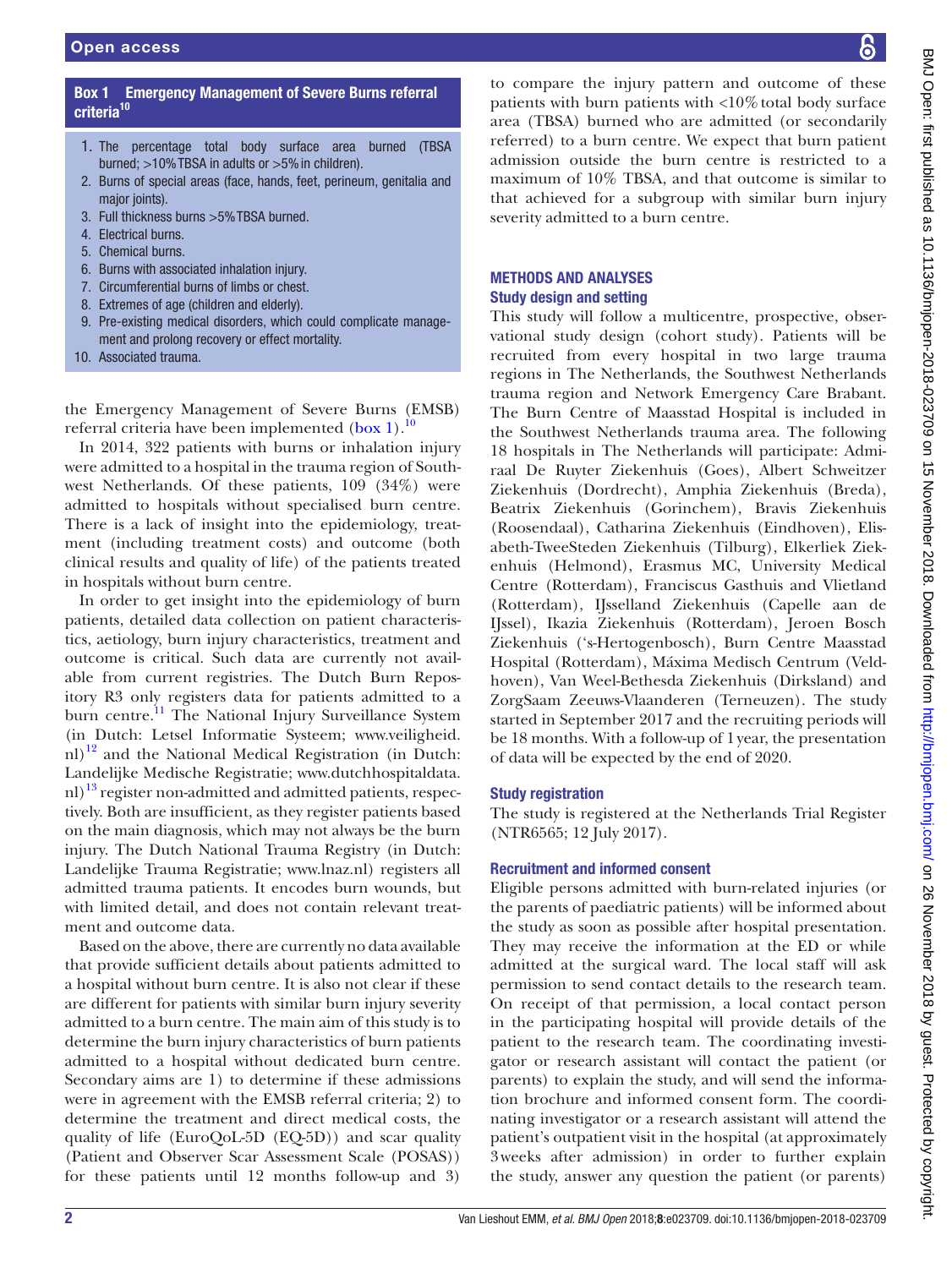may have and for signing informed consent. This gives patients on average 2–3weeks to consider their participation. As data collection also includes investigation of the TBSA and extent of burn wounds, it is not possible to give patients more time to consider their participation.

In order to reduce bias as much as possible, the follow-up measurements by the clinical investigator or research assistant will be performed using a standardised protocol.

## Study population and eligibility criteria

The study population will consist of a group of patients admitted to a hospital without dedicated burn centre or who are admitted to a dedicated burn centre. In order to be eligible to participate in this study, a subject must meet all of the following criteria:

- 1. Patients with burn-related injuries (no age limit), admitted to a hospital without dedicated burn centre in the trauma regions of Southwest Netherlands or Brabant; or patients with <10%TBSA burned, who are primarily admitted or secondarily referred to the burn centre of Maasstad Hospital.<sup>i</sup>
- 2. Provision of informed consent.

A potential subject who meets any of the following criteria will be excluded from participation in this study:

- 1. Patients who died <24hours due to severity of nonburn injuries (eg, severe head injury).
- 2. Patients with incomplete or unknown contact information.
- 3. Insufficient comprehension of the Dutch or English language to understand the questionnaires.

## Outcome measures

The burn-related injury pattern will serve as primary outcome measure. Information on the following items, representing injuries and mechanism, will be collected from the patients' medical files:

- ► Inhalation injury (yes or no).
- Body regions burned, severity (% TBSA burned as assessed by a trained research physician).
- ► Extent of burns (superficial dermal, deep dermal or subdermal).
- Setting (home, work or other).
- ► Burn aetiology (scald, flame, contact, chemical or other).

The secondary outcome measures are:

- 1. Compliance with EMSB referral criteria (yes or no).
- 2. Treatment.
- 3. Healthcare use in hospital with associated treatment costs.
- 4. Health-related quality of life (EuroQol-5D-3L (EQ-5D-3L)).
- 5. POSAS.

<sup>i</sup>Ten per cent has been chosen as we expect that patients

The following treatment characteristics will be collected:

- ► Prehospital transport (ambulance, helicopter emergency medical services, or other).
- ► Level of trauma care (level 1, 2 or 3).
- ► Required care (ward or intensive care unit).
- ► Resuscitation (amount of fluid <24hours after admission).
- ► Intubation (yes or no).
- Bronchoscopy (yes or no).
- Wound treatment (wound dressing, topical therapy or other).
- Date of the first operation.
- ► Escharotomy (yes or no).
- ► Type of operation (split skin grafting, full-thickness skin grafting or excision and primary closure).
- ► % TBSA that needed skin grafting.
- Expansion of split skin graft  $(1:1, 1:1.5, 1:3 \text{ or } 1:6)$ .
- ► Total number of operations. Indication for second, third and any subsequent
- operation. ► Number of outpatient department visits.
- ► Date of discharge from hospital.
- Reconstructive surgery (release/excision with split skin grafting, full-thickness grafting or laps).

In order to determine the treatment costs, the use of hospital resources will be collected from medical files directly. All direct medical costs due to treatment, complications and events during follow-up (eg, ED visit, diagnostic workup, therapy, events, surgery, admissions, follow-up visits) will be collected. The economic evaluation will be in accordance with the Dutch guideline and will use cost prices where possible. $^{14}$  $^{14}$  $^{14}$  Medical costs will be calculated by multiplying the volumes of healthcare use with the corresponding unit prices.

The EQ-5D is a validated questionnaire for measuring health-related quality of life.<sup>[15 16](#page-5-7)</sup> Its use is recommended for the assessment of quality of life in trauma patients, especially for economic assessments.[17 18](#page-5-8) The EQ-5D-3L descriptive system consists of five dimensions of health (mobility, self-care, usual activities, pain/discomfort anxiety/depression), each with three possible answers. Scores are converted to a utility score ranging from zero to one, with lower scores indicating poorer quality of life. The EQ Visual Analogue Score records the respondents self-rated health status on a vertical (0–100) visual analogue scale. Patients aged 16 years or older will be asked to complete the EQ-5D themselves. Paediatric patients (<16 years) will be asked to compete the youth version of the EQ-5D, or their parent(s) will be asked to complete a proxy version of the EQ-5D youth version.

The POSAS V.2.0 [\(www.posas.org](www.posas.org))<sup>19</sup> consists of two parts: a patient scale and an observer scale, which aim to provide a rating of several measured of scar quality (vascularity, pigmentation, relief/texture, thickness, pliability, surface area, pain and itching/pruritus). Patients aged 16 years or older and parents of younger paediatric patients will complete the patient-reported part, a trained observer will complete the observer-reported part.

admitted outside the burn centre will have no more that 10% TBSA burned. This is also in line with the EMSB referral criteria.<sup>[10](#page-5-2)</sup> The % TBSA will be assessed during physical examination by a research physician who has had elaborate training for this at the participating dedicated burn centre.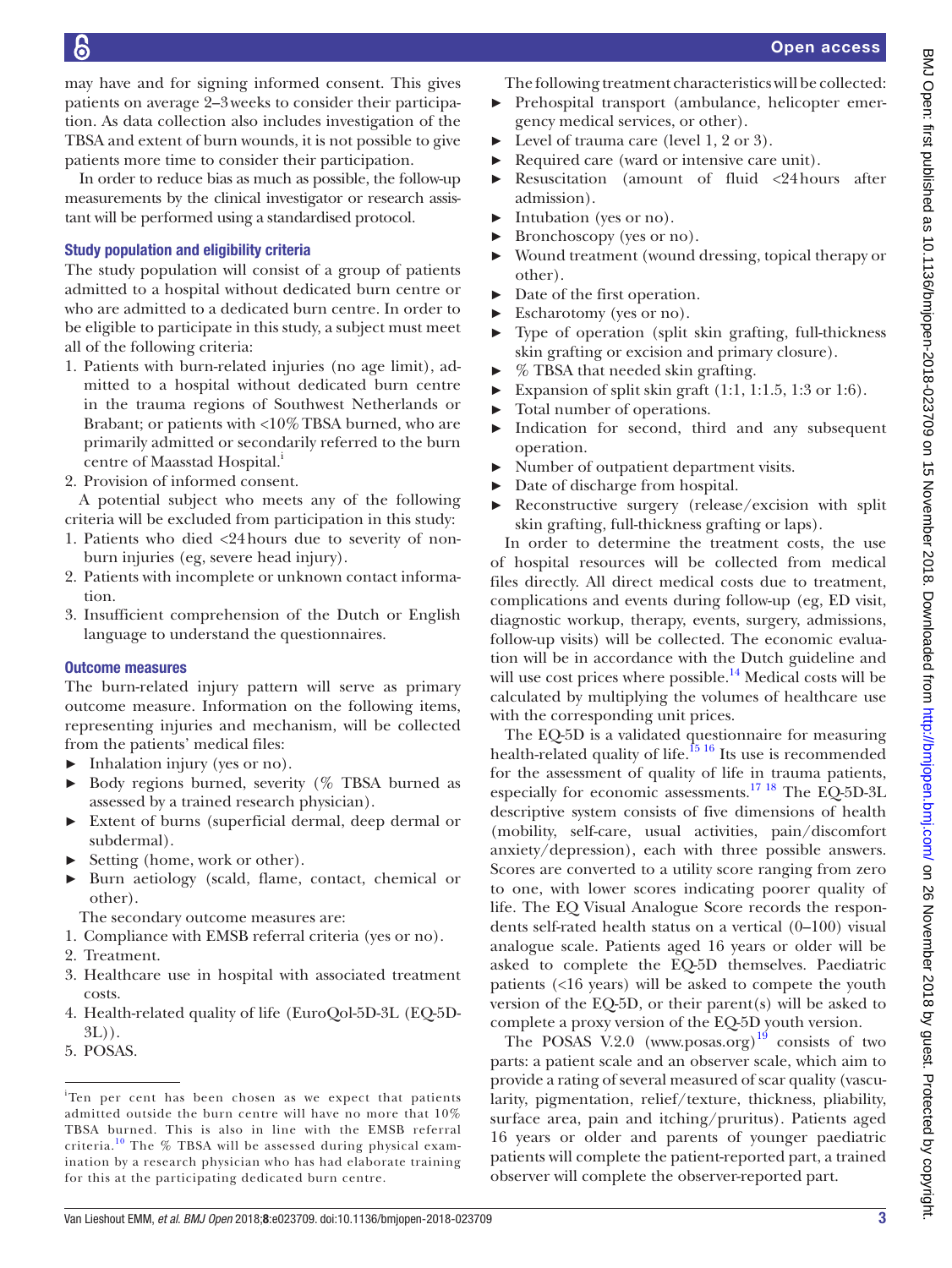## Other data collected

The following additional data will be collected in order to describe the study population, patient characteristics, additional injury characteristics and burn-related (adverse) events:

- ► Patient characteristics: age, gender, American Society of Anesthesiologists classification, comorbidities (diabetes or other).
- ► Additional injury characteristics: Injury Severity Score, Abbreviated Injury Score, for all nine anatomical regions as registered in the trauma registry).
- ► Burn-related (adverse) events: hematoma (yes or no), excessive blood loss (requiring blood transfusion), wound infection (requiring antibiotic and/or surgical treatment) (yes or no), pneumonia (yes or no), graft loss requiring surgical intervention (or vac therapy; yes or no) or other.
- ► Outcome-related variables: duration of hospital admission, time to wound closure (calculated from date of admission and date of last wound dressing), percentage graft take 5–7 days postburn, discharge destination (home, other hospital, burn centre, rehabilitation facility or other) and mortality (possibly burn-related; yes or no).

# Study procedures, data collection methods and participant timelines

Patients will be followed for 1year, with visits planned at 3weeks (window 2–4 weeks), 3months (window 11–15 weeks), 6months (window 5–7 months) and 12 months (window 12–14 months) after admission [\(table](#page-3-0) 1). One

additional, optional visit is planned at 6weeks (window 5–7 weeks) in case the burn wound has not closed at 3weeks. Wound closure is defined as 95% closure, as judged on wound inspection by the research physician and the local treating physician or specialised wound care nurse. In case of disagreement, consensus will be reached by discussion. The coordinating investigator or research assistant will be present at each outpatient department visit of the enrolled patients for direct collection of data. The study will not interfere with treatment or follow-up.

Patient characteristics, injury characteristics and any other relevant data will be collected from the patient's medical files as soon as possible after signing informed consent.

Treatment and other clinical data such as adverse events will be collected (partly from the patient files) at each follow-up visit. During these regular clinical visits, any radiographs or digital photos that are routinely obtained will be collected. For the purpose of the study, additional details concerning treatment and outcome that are not mentioned in the patient's hospital files, may be registered on the case report forms directly. At the 1-year follow-up visit, the coordinating investigator or research assistant will document any secondary intervention that may be planned for the patient.

As soon as possible after inclusion, patients will be asked to complete the EQ-5D-3L reflecting their preinjury quality of life. At 3, 6 and at 12 months after the primary hospital admission, patients (or the parents of paediatric patients) will be asked to complete the EQ-5D-3L and the patient-reported part of the POSAS. The coordinating

<span id="page-3-0"></span>

| Schedule of events<br><b>Table 1</b> |           |                |                |                |                |                  |
|--------------------------------------|-----------|----------------|----------------|----------------|----------------|------------------|
|                                      |           | 3 weeks        | 6 weeks*       | 3 months       | 6 months       | 12 months        |
| <b>Event forms</b>                   | Screening | $(2-4$ weeks)  | $(5-7$ weeks)  | (11–15 weeks)  | $(6-7$ months) | $(12-14$ months) |
| Screening                            | X         |                |                |                |                |                  |
| Informed consent                     |           | X              |                |                |                |                  |
| <b>Patient characteristics</b>       |           | $\mathsf{X}$   |                |                |                |                  |
| Injury characteristics               |           | X              |                |                |                |                  |
| Radiology                            |           | X <sub>†</sub> | X <sub>†</sub> | X <sub>†</sub> | X <sub>†</sub> | X <sub>†</sub>   |
| Digital photo                        |           | X†             | X†             | X†             | X†             | X†               |
| <b>Treatment characteristics</b>     |           | $\mathsf{X}$   | X              | $\mathsf{X}$   | $\mathsf{X}$   | $\mathsf{X}$     |
| Outcome details                      |           | X              | X              | X              | X              | X                |
| Adverse events                       |           | $\mathsf{X}$   | $\mathsf{X}$   | $\mathsf{X}$   | $\mathsf{X}$   | $\mathsf{X}$     |
| <b>Clinical FU</b>                   |           | X              | X              | X              | X              | X                |
| Healthcare consumption               |           | X              | X              | $\mathsf{X}$   | $\times$       | $\mathsf{X}$     |
| $EQ-5D$                              |           | X <sup>‡</sup> |                | X              | X              | X                |
| <b>POSAS</b>                         |           |                |                | $\mathsf{X}$   | $\mathsf{X}$   | $\mathsf{X}$     |
| Early withdrawal                     |           | Ş              | §              | Ş              | §              | ş                |

\*Optional visit; will only take place if wounds are not closed at 3weeks.

†Only if treating surgeon requests these images.

‡Asking for EQ-5D preburn.

§Only at time of withdrawal.

EQ-5D, EuroQoL-5D; FU, follow-up; POSAS, Patient and Observer Scar Assessment Scale.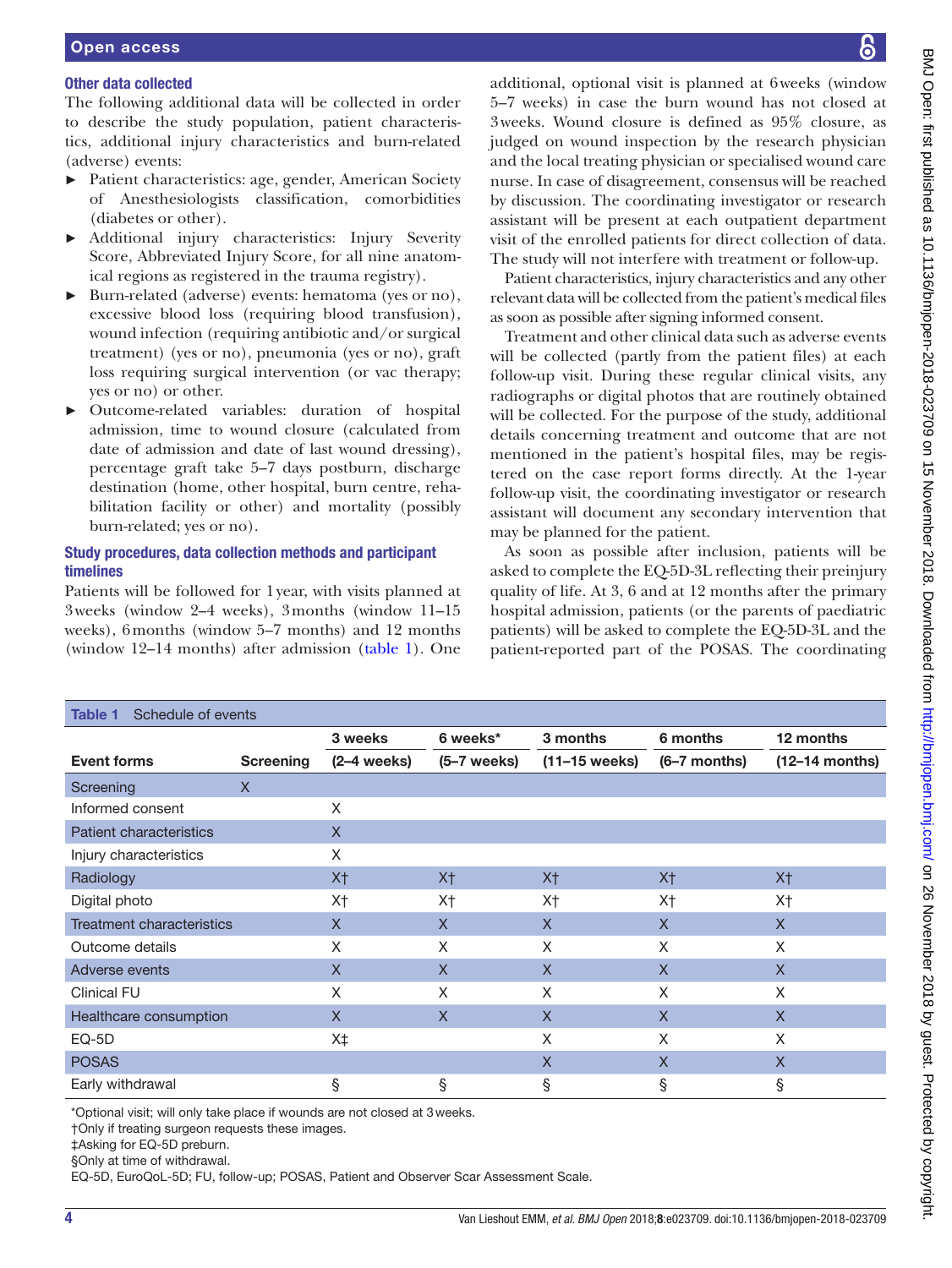investigator or research assistant will complete the physician-reported part of the POSAS.

## **Blinding**

Patients, the research physician who determines % TBSA, wound closure and scar quality, and the statistician will not be blinded.

## Sample size

Given the epidemiological nature of the primary aim and the lack of information of the population admitted to a hospital without burn centre, a formal sample size calculation was not made. By including all patients treated in the trauma regions of Southwest Netherlands and Brabant during 18 months, as well as all patients with <10%TBSA burned who are primarily admitted or secondarily referred to a burn centre, the maximum number of inclusions will be achieved in both cohorts. The larger the number of patients, the more reliable the analysis will be. Enrolling all patients possible will result in the highest reliability of data (ie, accurate point estimate with lowest possible variance). Based on the data in the annual report of Trauma Centre Southwest Netherland (ie, 109 patients admitted outside the burn centre in the year 2014), we expect to include approximately 300 patients in 18 months in the two trauma regions combined.

## Statistical analysis

Data will be analysed using the Statistical Package for the Social Sciences (SPSS) V.21.0 or higher (SPSS, Chicago, Illinois, USA) and will be reported following the Strengthening the Reporting of Observational studies in Epidemiology guidelines. Missing values will not be replaced by imputation. Normality of continuous data will be tested with the Shapiro-Wilk test, and homogeneity of variances will be tested using the Levene's test. A p value  $\langle 0.05 \text{ will} \rangle$ be taken as threshold of statistical significance in all statistical tests, and all tests will be two-sided. No interim analysis is planned.

First, descriptive analysis will be performed in order to report the outcome measures and other collected data. Data will be reported for the entire population as well as separately for the group of patients admitted to a hospital without versus with a burn centre. For continuous data (eg, EQ-5D and POSAS), the mean and SD (parametric data) or the median and quartiles (non-parametric data) will be reported. The only exception are cost data, these will be reported as mean with  $95\%$  CI. The  $95\%$  CI around the mean costs will be approximated by non-parametric bootstrapping. For categorical data (eg, EMSB compliance), the number and frequencies will be reported.

Next univariate analysis will be done in order to compare the two cohorts. Statistical significance of difference between the two groups will be tested using a Student's t-test (parametric, continuous data; with or without equal variance assumed as applicable), Mann-Whitney U test (non-parametric, continuous data) or  $X^2$  test or Fisher's exact test (categorical data, as applicable).

Subgroups will be determined based on the patients included. Relevant subgroups can be children versus adults versus elderly, subgroups with different percentages TBSA burned or patients admitted in compliance versus disagreement with the EMSB referral criteria. Should formal testing between the latter two subgroups be feasible, this will be done as described above.

The economic evaluation will include costs for healthcare. Direct and indirect, medical and non-medical cost will be measured as indicated in the Dutch guidelines for economic evaluations, using standard, published cost prices where possible.<sup>[14](#page-5-6)</sup>

## Data management and monitoring

Data will be encoded and stored in a pass-word protected OpenClinica database with restricted access to the researchers only. Data will be entered once. Quality of the entered data will be monitored by checking entry for a random sample of patients prior to database locking.

## Patient and public involvement

The need for this study emerged from meetings of the Association of Dutch Burn Centres as well as the Dutch Burns Foundation, representing both healthcare professionals and patients. Input into the design, comparison and outcome measures was given during presentation for the Scientific Board of the Dutch Burns Foundation. Patients were not directly involved in the subsequent writing of the protocol, nor were they directly involved in the recruitment to and conduct of the study. A summary of the main results will be made available to study participants on request.

## Ethics and dissemination

This study will be conducted according to the principles of the Declaration of Helsinki (64th World Medical Association General Assembly, Fortaleza, Brazil, October 2013).

Approval has been obtained from the local hospital boards in all participating centres. Following review of the protocol (V.1.0, 22 May 2017), the MREC concluded that this study is not subject to the Medical Research Involving Human Subjects Act (WMO). They concluded that the study is a medical/scientific research, but no patients are subjected to procedures or are required to follow rules of behaviour. Consequently, the statutory obligation to provide insurance for subjects participating in medical research (article 7 of the WMO) does not apply. Any important changes in the protocol will be submitted to the accredited MREC. The results of the study are planned to be published in an international, peer-reviewed journal and presented at national and international trauma and burn care meetings. Each participating centre will provide a group author to every publication. No personal data of study participants will be presented.

# **DISCUSSION**

Burns cause significant morbidity and mortality worldwide, and depending on the severity, burn injuries may